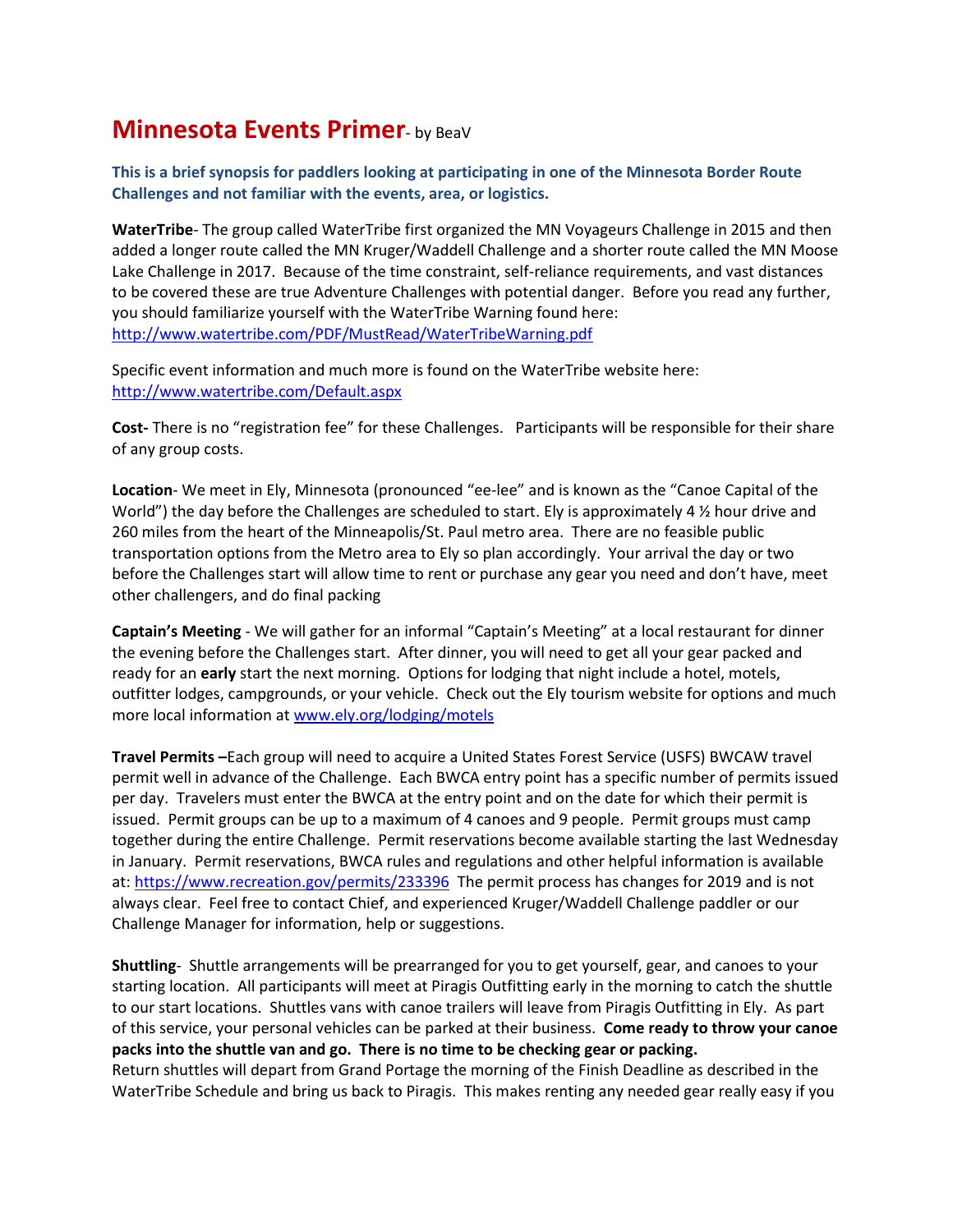rent from Piragis (they will load and unload your canoes). Rental gear with pricing can be found on their website: www.piragis.com/partial-outfitting/canoe-rental-partial-outfitting

**Route**- Open **Google Earth** and from your chosen start location, just follow the international boundary line that is shown there separating the United State from Canada- this is basically the route. The only required deviation from the international border is near the finish. The Pigeon River from Fort Charlotte to Lake Superior is unnavigable so a trail called the "Grand Portage" was established hundreds of years ago and is still the way to go to get to the Grand Portage Fort on Lake Superior. There are some shortcuts along the border that can be taken, if you chose, but don't wander into Canadian territory (unless you're a Canadian citizen). If you do the longest challenge called the Kruger/Waddell Challenge, there will be about 40 lakes, 6 rivers, and 40 portages to traverse. What's a "portage"?- It's an established trail where you will have to carry your canoe and gear to avoid unnavigable areas. Portages on canoeing maps are measured in "rods". A rod is 16.5 feet long, so a mile-long portage is 320 rods.

**Portaging Technique**- Efficient portaging is important to completing one of these challenges! It is easiest to do by traveling in tandem canoes that will allow 2 people to share the load. The goal is to walk each portage only once (called single portaging). If you have too much gear/weight, you will have to go back to carry a second load (called double-portaging) and this will slow you down and wear you out. So- for a tandem team, each person would carry a small daypack, one would carry the canoe, and the other would carry the big canoe pack with the food and camping equipment in it. You will need to figure out who is carrying the canoe pack and how much weight they can handle on rough terrain. The difference between an easy portage versus a hard portage is largely determined by the amount of weight you're carrying. If need be, the person carrying the canoe could also carry a second canoe pack, but this will make the going tougher. Oh, and the canoe is carried on your shoulders upside down using a padded yoke on the center thwart.

**Cell Phone Coverage**- Ely is good, everywhere else is poor or not available. Coverage will vary greatly with carrier. At Grand Portage – cell phones and computers will hook up to the Casino Wi-Fi in your room or in the lobby.

**Gear**- Nothing too unusual here other than packing light. Pack only the necessary paddling gear, camping gear, and all the food you will need for the length of your trip. There is nowhere to resupply without adding significant miles and time to your trip. Gear needs to be packed into "canoe packs" for efficient portaging. Packs need some type of water proofing, either having a plastic liner or made of a water proof material. The canoe pack needs to slip easily in and out of the canoe and ride low in the boat to help keep a low center of gravity.

**Water-** Fresh drinking water is everywhere around you. Only carry what you need for the next few hours. But know how to prevent ingesting Giardia bacteria that are everywhere in our world. Filter or boil all water is the safest bet. Some people drink straight from the lake if you are out in the middle of a big lake- don't blame me if you get beaver fever.

**Navigation**- Obtain paper maps for the length of your route. For the portion of the route through the Boundary Waters Canoe Area (BWCA), use maps produced from McKenzie or Fisher. These maps show the lakes, rivers, land contour elevations, designated campsites, and portage locations. These maps when combined with a compass will be sufficient to keep you on track. GPS is a good backup if your map skills are uncertain and for night-time travel. Voyageur Maps has online canoe maps that can be viewed at www.voyageurmaps.com for planning purposes.